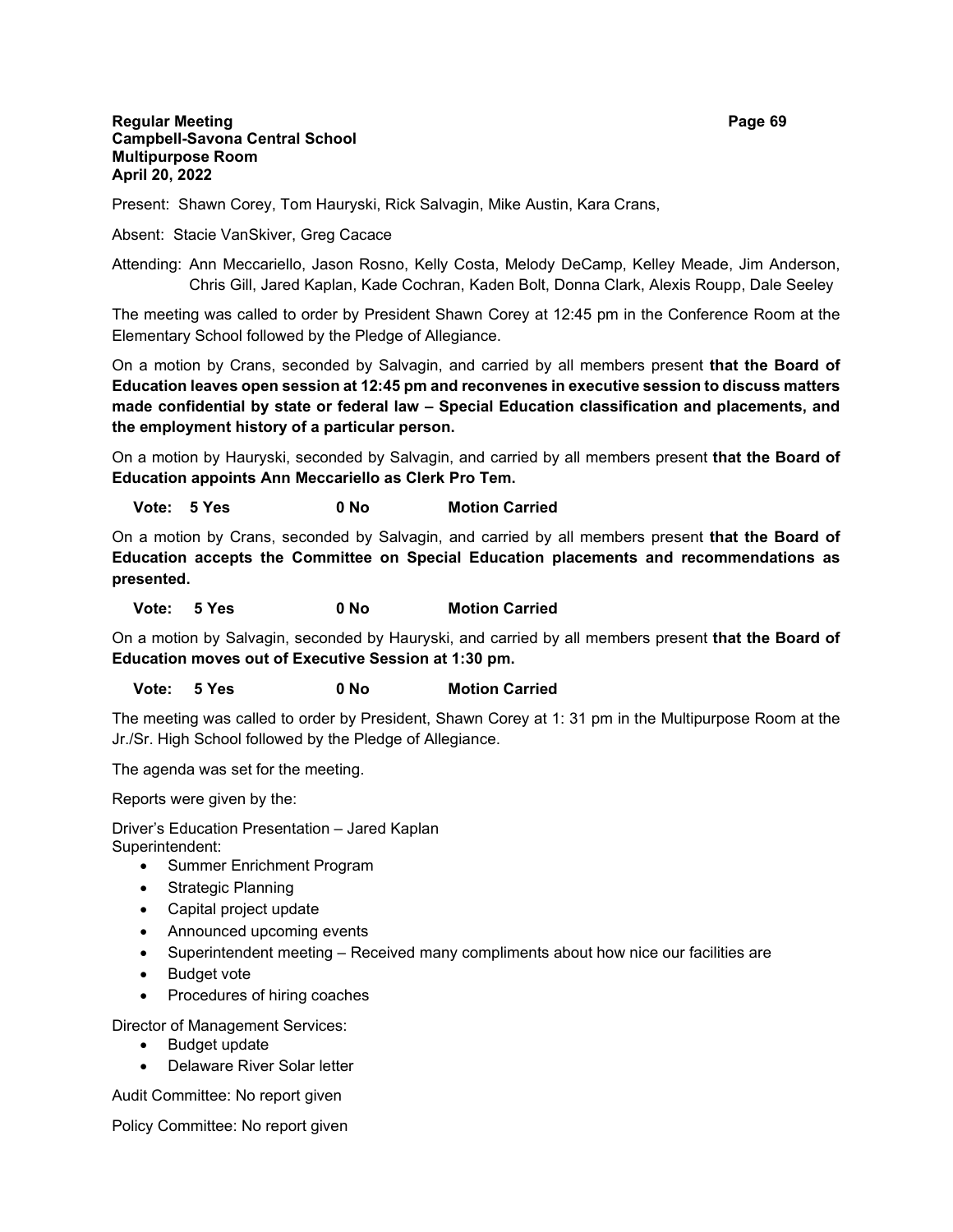#### **Regular Meeting Page 70 Campbell-Savona Central School Multipurpose Room April 20, 2022**

Director of Curriculum and Instruction:

- Math computer-based testing
- March 21<sup>st</sup> conference day
- BOCES SIP

Director of Special Education

- New board member training
- Special Education audit
- Special Olympics
- Presenting Special Education data next month

Elementary Principal:

- New office space
- Cross grade level learning
- Panther Gram

Jr./Sr. High School Principal:

- Thanked BOE for visiting classrooms
- **Testing**
- Announced upcoming events
- Jared Campbell Assembly
- Cafeteria update
- Everyday Heroes
- Renae Carapella

**Public Comments:** Dale Seeley announced that he is running for the board.

On a motion by Hauryski, seconded by Austin, and carried by all members present **that the Board of Education** accepts the following minutes **as presented in writing:**

> **March 21, 2022 Special Meeting March 21, 2022 Regular Meeting March 28, 2022 Special Meeting**

**Vote: 5 Yes 0 No Motion Carried**

On a motion by Salvagin, seconded by Crans, and carried by all members present **that the Board of Education accepts the financial reports as presented in writing.**

# **Vote: 5 Yes 0 No Motion Carried**

On a motion by Salvagin, seconded by Crans, and carried by all members present **that the Board of Education approves the final budget resolution as stated:**

**RESOLVED THAT THE BOARD OF EDUCATION OF THE CAMPBELL-SAVONA CENTRAL SCHOOL DISTRICT BE AND HEREBY IS AUTHORIZED TO EXPEND THE SUM OF \$23,295,717 FOR THE 2022- 2023 SCHOOL YEAR.**

# **Vote: 5 Yes 0 No Motion Carried**

On a motion by Salvagin, seconded by Crans, and carried by all members present **that the Board of Education approves the 2022-2023 Property Tax Report Card.**

**Vote: 5 Yes 0 No Motion Carried**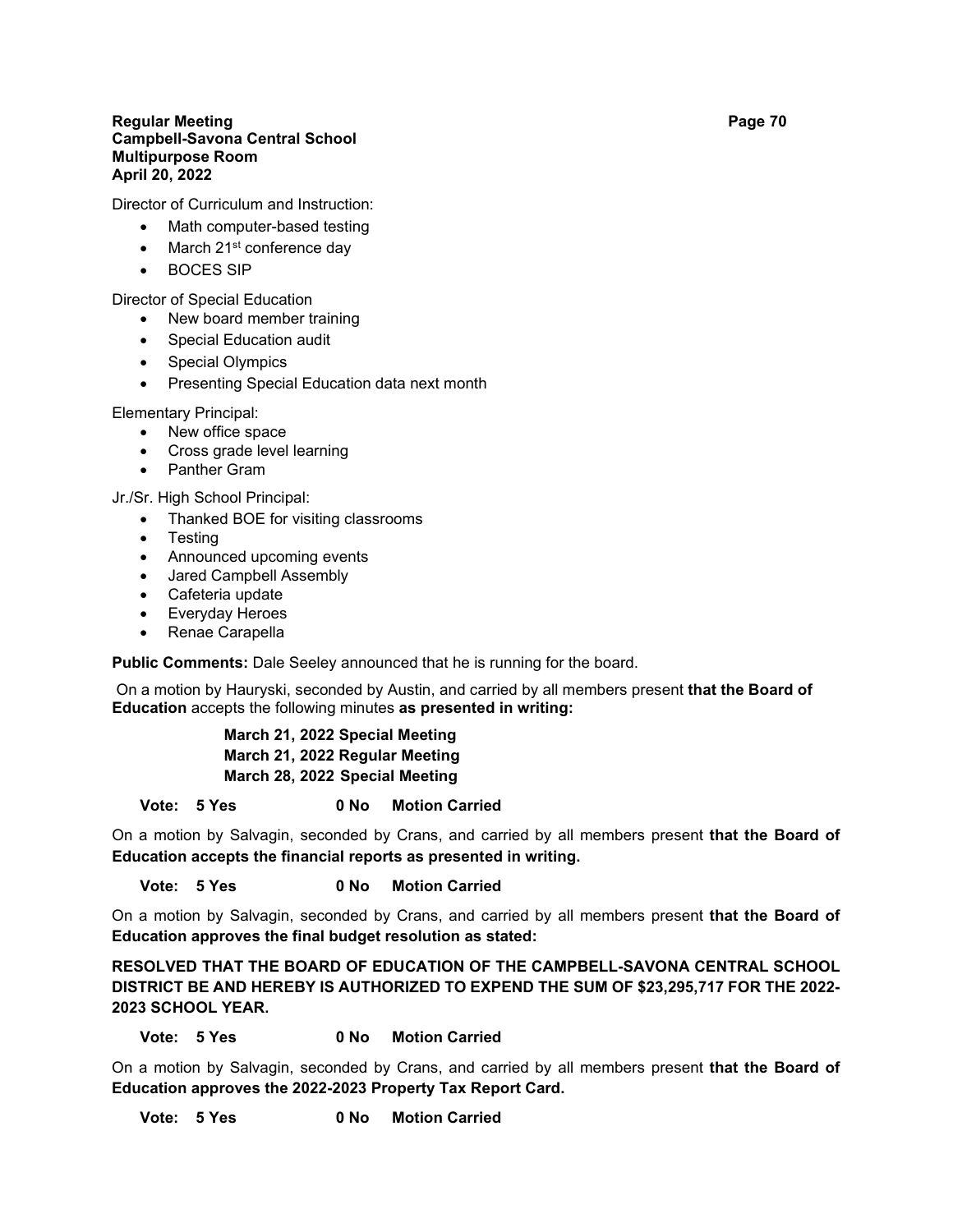**Regular Meeting Page 71 Campbell-Savona Central School Multipurpose Room April 20, 2022**

On a motion by Salvagin, seconded by Crans, and carried by all members present **that the Campbell-Savona Central School District Board of Education approves the 2022-2023 Schuyler-Steuben-Chemung-Tioga-Allegany Board of Cooperative Educational Services Administrative Budget in the amount of \$ 8,826,022.**

# **Vote: 5 Yes 0 No Motion Carried**

On a motion by Salvagin, seconded by Crans, and carried by all members present **that the Board of Education approves the following resolution:**

**Be it resolved that the Campbell-Savona Central School District Board of Education casts one ballot for the following candidates for the Schuyler-Steuben-Chemung-Tioga-Allegany Board of Cooperative Educational Services:**

**Neal Bulkley X 23 Brown Road Corning, NY 14830 Corning-Painted Post School District**

**Mark Lemmon X 490 Waverly Street Waverly, NY 14891 Waverly School District**

**Alexander Waters X 3066 West Lake Road Bradford, NY 14815 Bradford Central School District**

**Vote: 5 Yes 0 No Motion Carried**

On a motion by Salvagin, seconded by Crans, and carried by all members present **that the Board of Education approves the cafeteria supply bids school year 2022-2023 including Milk, Ice Cream and Bread for following year as presented in writing.**

**Vote: 5 Yes 0 No Motion Carried**

On a motion by Salvagin, seconded by Crans, and carried by all members present **that the Board of Education approves the SEQR determination as a Type II action for the 2022-2023 Jr./Sr. High School Capital Outlay Project as presented in writing.**

## **Vote: 5 Yes 0 No Motion Carried**

On a motion by Crans, seconded by Hauryski, and carried by all members present **that the Board of Education approves the parental leave request from, Elizabeth Giagios (Messmer) upon the birth of her child and ending on February 28, 2023 using (75) seventy-five sick/personal days and the remaining days as unpaid.**

**Vote: 5 Yes 0 No Motion Carried**